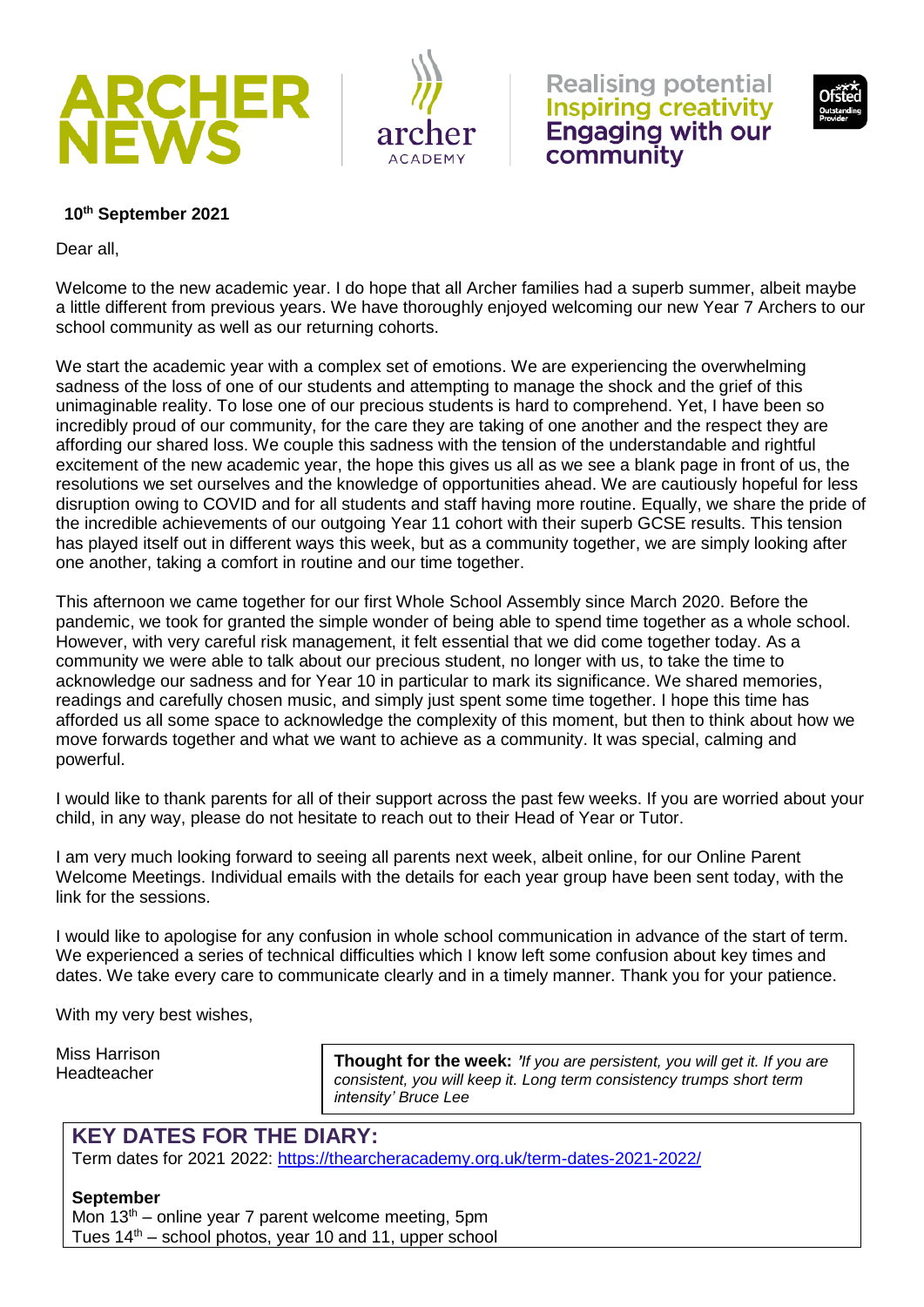Tues 14<sup>th</sup> – online year 9 and 10 parent welcome meetings, 5pm Weds  $15<sup>th</sup>$  – online year 8 and year 11 parent welcome meeting, 5pm Fri  $17<sup>th</sup>$  – school photos, year 7, lower school Mon  $20^{th}$  – after school clubs start, details next week Weds 22<sup>nd</sup> – Fri 24<sup>th</sup> - year 7 baseline testing/year 9 reading assessment Mon  $27<sup>th</sup>$  – flu vaccinations, vears  $7 - 11$ Weds  $29<sup>th</sup>$  – settling in evening, year 7, 4.30 – 8pm

### **October**

Weds  $6<sup>th</sup>$  – Open Evening, school closes midday Thurs  $7<sup>th</sup>$  – late start to school, students arrive 10.30am Fri  $8<sup>th</sup>$  – INSET day, school closed Thurs  $21^{st}$  – Prize Giving, by invitation from 7pm Fri  $22^{nd}$  – school closes for half term at 1.30pm, after lunch Mon  $25<sup>th</sup>$  – Fri  $29<sup>th</sup>$  – half term holiday

### **November**

Mon  $1<sup>st</sup>$  – school starts, 8.30am Weds  $3<sup>rd</sup>$  – year 11 core subjects evening,  $6.30 - 7.30$ pm Weds 3<sup>rd</sup> – Fri 5<sup>th</sup> – Kingswood residential trip, year 7

# **KEY INFORMATION:**

**Covid testing:** All students should test on Mondays and Fridays to keep our community safe. [Upload](https://forms.office.com/r/smZTBhkxXm)  [your lateral flow result](https://forms.office.com/r/smZTBhkxXm) before your child comes to school.

#### **Catering**

This week our amazing Kitchen Manager, Gary, has been preparing delicious recipes from our new autumn menus which are available on our website and can be viewed [here.](https://thearcheracademy.org.uk/parents/) Please remember to make sure your child's ParentPay balance is kept topped up so that they are able to purchase food from our dining rooms.

| <b>Lower</b>      | Year <sub>7</sub> | Year 8            | Year 9            | <b>Upper</b>      | Year 10         | Year 11         |
|-------------------|-------------------|-------------------|-------------------|-------------------|-----------------|-----------------|
| <b>Arrival</b>    | <b>Grass</b>      | <b>Playground</b> | <b>Astro</b>      | <b>Arrival</b>    | <b>Car Park</b> | <b>Car Park</b> |
| <b>Lesson 1</b>   | 08:20             | 08:20             | 08:25             | <b>Lesson 1</b>   | 08:20           | 08:30           |
| <b>Dismissal</b>  | <b>Green gate</b> | Schools +         | <b>Green gate</b> | <b>Dismissal</b>  | <b>Causeway</b> | <b>Causeway</b> |
| <b>Mon/Weds</b>   | 15:30             | 15:35             | 15:40             | <b>Mon/Weds</b>   | 15:30           | 15:40           |
| <b>Tues/Thurs</b> | 15:00             | 15:05             | 15:10             | <b>Tues/Thurs</b> | 15:00           | 15:10           |
| <b>Tues/Thurs</b> | 16:05             | 16:10             | 16:15             | <b>Tues/Thurs</b> | 16:00           | 16:10           |
| <b>Enrichment</b> |                   |                   |                   | <b>Enrichment</b> |                 |                 |
| <b>Fri</b>        | 15:00             | 15:05             | 15:10             | <b>Friday</b>     | 15:00           | 15:10           |

### **Timings of the school day**

**Homework club will run for an hour after school on Monday and Friday in LF13/15 next week at lower school. Study Hall will run at upper school on Wednesday and Friday next week in the IT suite.** 

**Religious holidays:** The school needs to know in advance if your child will be absent from school to observe any religious festivals. Please could you email: [office@thearcheracademy.org.uk](mailto:office@thearcheracademy.org.uk) and mark the subject of the email 'Religious Observance Absence Request'. Please detail each day your child will be absent from school and for which festival. Days of absence will be authorised for students to attend religious events in a place of worship in accordance with Barnet guidelines. Please assume your request for absence has been authorised unless you hear from the school.

### **PARENT CONTRIBUTION SCHEME – Miss Harrison**

The Parent Contribution Scheme is set up to help the school pay for resources, equipment and experiences that are necessary to keep the Archer Academy running smoothly, allowing us to continue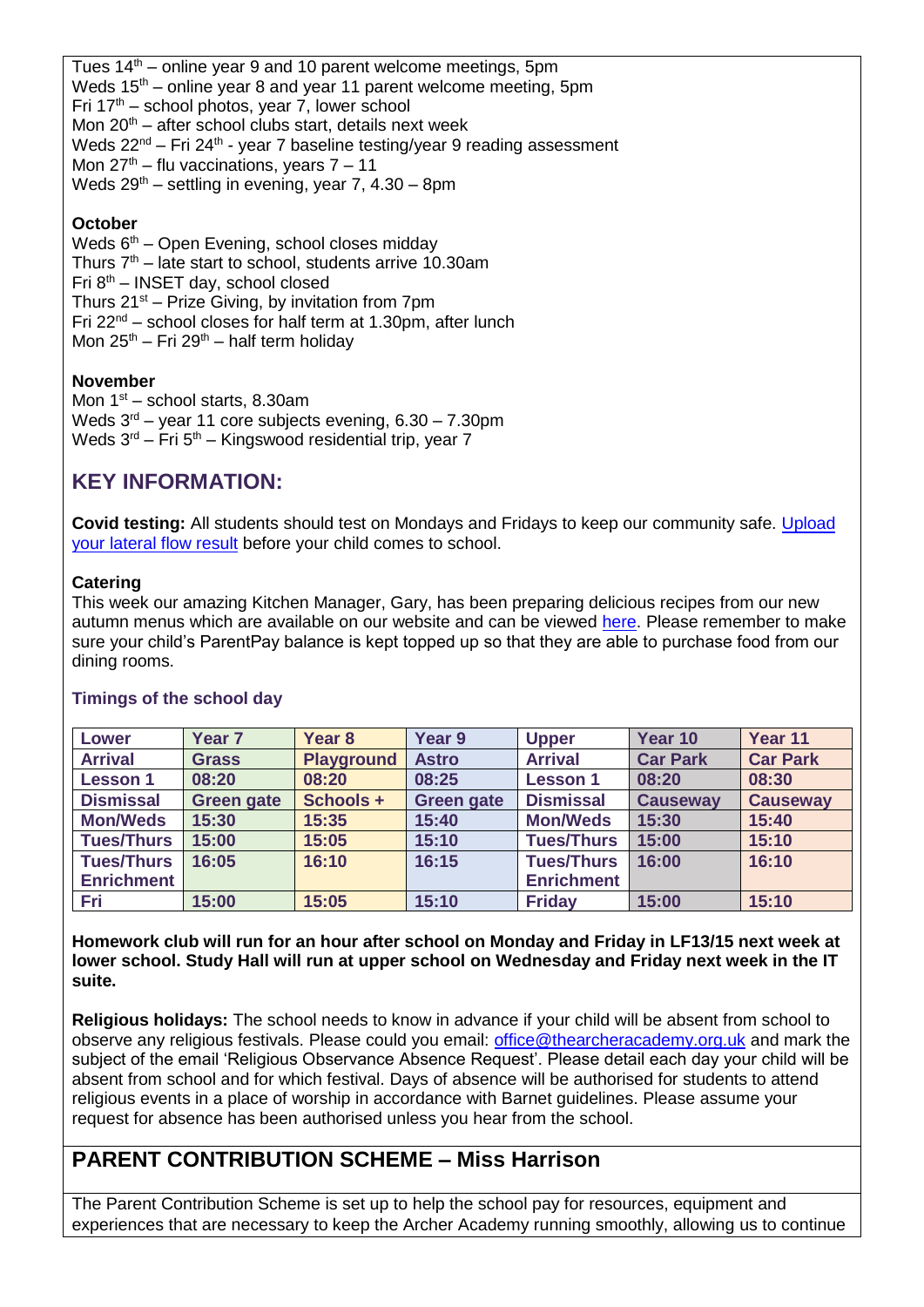to offer our broad curriculum and range of opportunites to students. If you are able to support the school by giving a monthly contribution to the PCS, please find more information on our website: <https://thearcheracademy.org.uk/parent-contribution-scheme/> or contact our Finance Director, Leanne Chase to set this up: [finance@thearcheracademy.org.uk](mailto:finance@thearcheracademy.org.uk)

Thank you to everyone who already contributes to the PCS. Families typically give between £10 - £100 a month but any amount will be welcome. All contributions are treated in confidence and all students are treated equally, regardless of whether their parents contribute.

This year we have used the fund help pay for the following:

- Science, PE and DT equipment
- **Minibus hire**
- Lunchtime football coaching sessions
- Finchley Youth Theatre hire for teaching and performance space
- Barnet Partnership for School Sport
- Enrichment providers
- Wonder Week external providers
- Ipads for EAL provision and other IT equipment
- Student counselling services
- Outdoor furniture

### **BUILDING THE ARCHER BOOKCASE – Ms Vandervelde**

# Building the Archer Bookcase - Summer Reading



If you have a child in years 8-11 please do remind them that the deadline for the quiz on their summer reading book is Monday 13.9.21. The quizzes have been set on Show My Homework and the expectation is that every student will have read their assigned book as part of our whole school initiative to encourage habitual reading.

Students in year 7 should familiarise themselves with 'The Phantom Tollbooth' as this will be used as a springboard for lots of their first lessons across the curriculum!

### **ENRICHMENT ARCHER PLUS – Miss Le**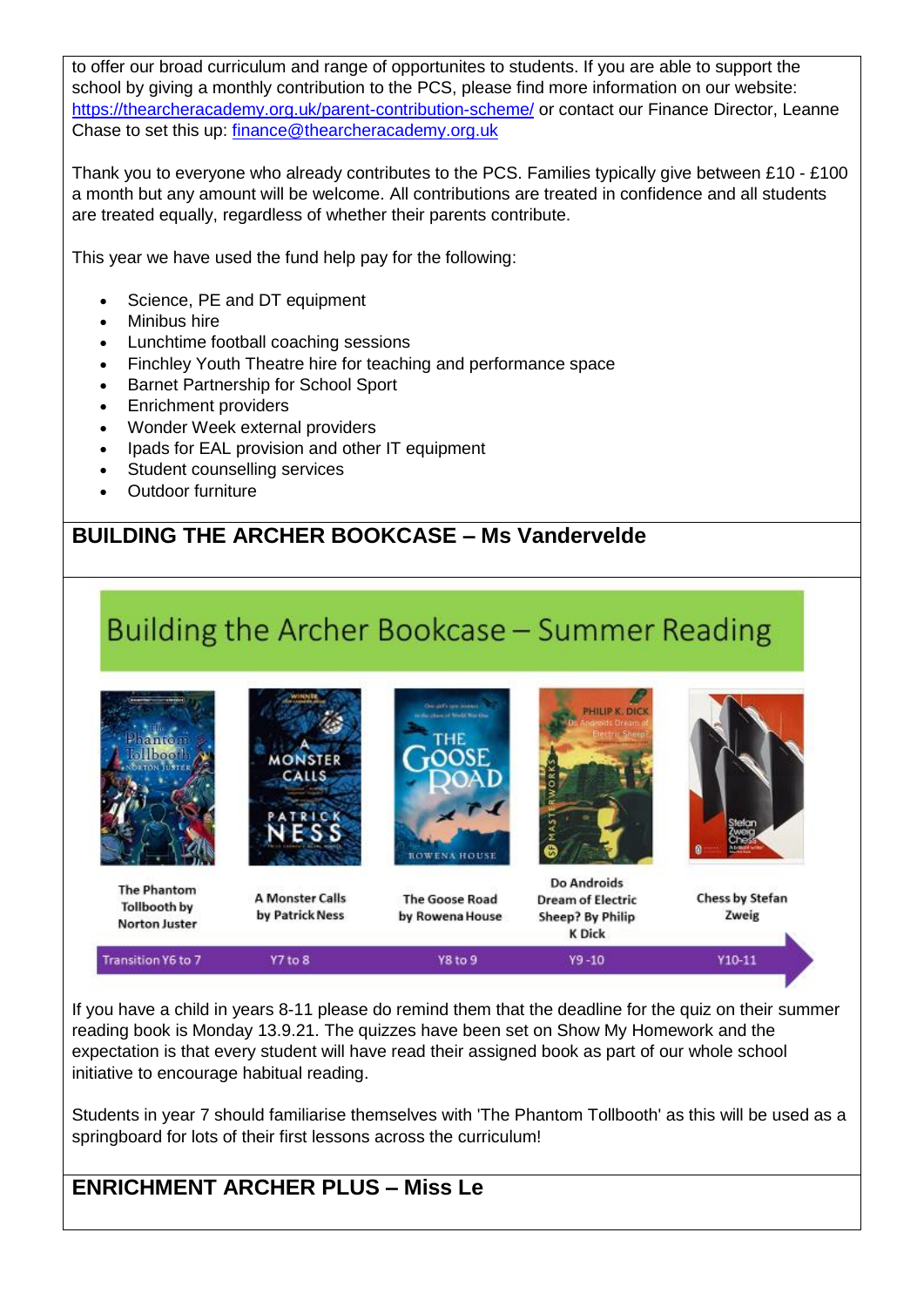I would like to use this opportunity to introduce myself as the Head of Extended Curriculum. I am thrilled to share the news that the planning for our Enrichment Programme is already in the works and progress is being made to secure activities which will help mould our learners to attain the skills needed to become well-rounded Archer Graduates. Extended Curriculum incorporates Enrichment for our lower school students and Archer+ for our upper school students. More information will be shared in the coming weeks so watch this space.

Y10 and 11 will be making their choices for Archer+ next week. Year 11 will make their choices for both Tuesday and Thursday. Year 10 will be making their Tuesday choices. This will be for their annual choice, an opportunity to gain an accredited qualification. Students have had updates this week in assembly and tutor time. Students can contact their form tutors if they have any questions, or check out SMH for further information.

Enrichment will start next week for these students. For year 11 it will continue until w/c 6<sup>th</sup> December before making their new choices in the new year. For year 10 their annual enrichment will run all year until w/c 9<sup>th</sup> May. They will make their choices for their Thursday option in a few weeks time, ready to start after October half term.

That is all for now, but you should know that we cannot wait to get going!

## **AUTUMN ART COMPETITION – Ms Clarke**



**RAW MINDS WORKSHOP – Ms Clarke**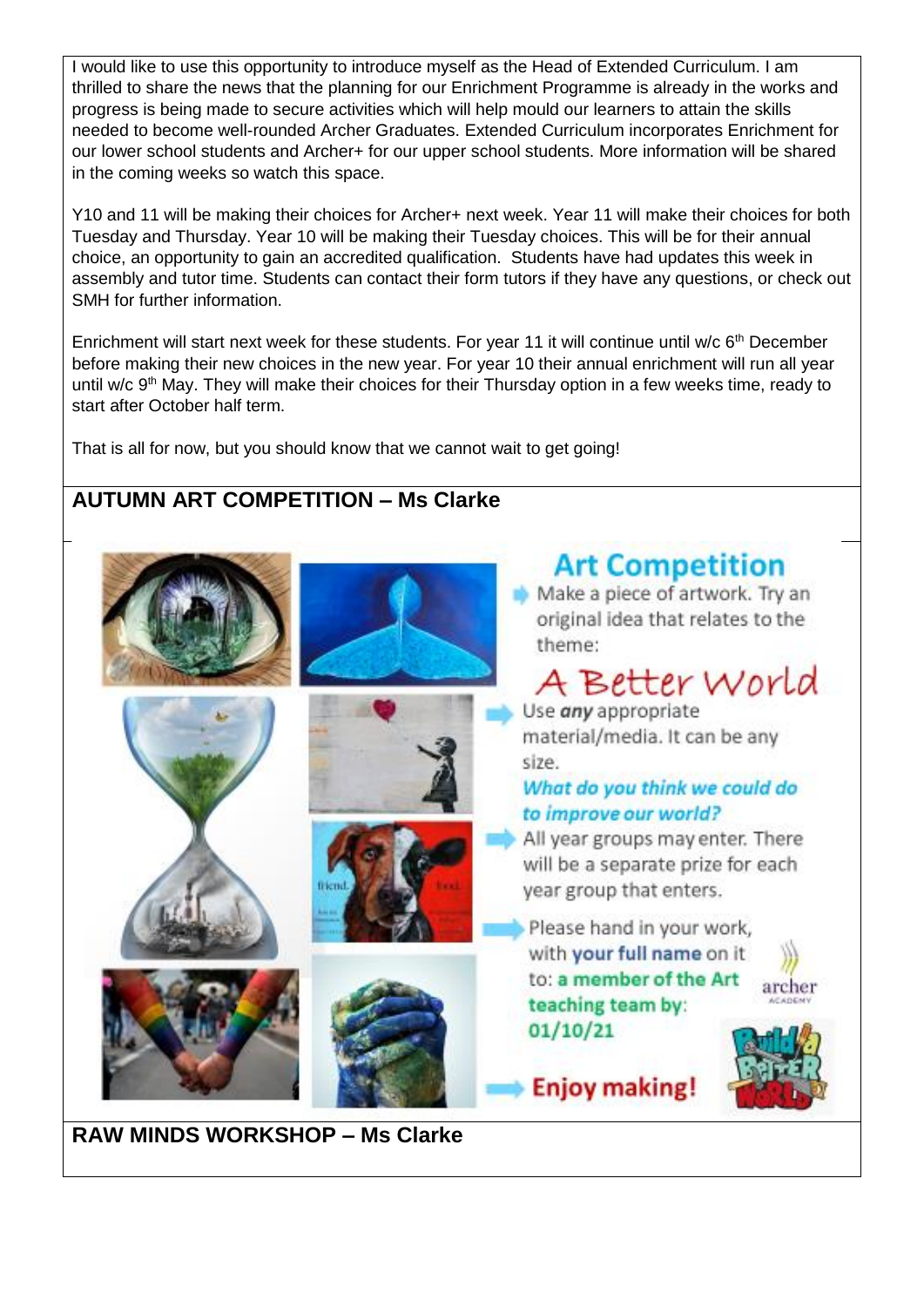# wellcome<br>collection

### **RawMinds**

It's an online workshop series for 14-19 year olds with artist Jamie Hale called 'Who wants to be happy?', linked to a season about happiness.

They are participatory creative workshops exploring and challenging ideas about Happiness from different perspectives. The first one on 18<sup>th</sup> Sept is called 'Can you train your brain to be happy?' and explores what psychology has to say about happiness.

If you would like to join please email: rawminds@wellcomecollection.org

It could be fun and will look good on your CV! Ms Clarke

# **JOIN THE YGAs – Ms Clarke**



# Archer YGAs are working for our Environment

Year 7: Would you like to join the Archer Academy Young Global Ambassadors (YGAs)? Please let me know on SMHW, or find me in school. I am Ms Clarke, an Art Teacher.

# What do the YGAs do:

Meet up once a week in the art room.

Organise environmental campaigns.

Organise a Green Day each year for the whole school.

We are starting a living wall in the new garden.

Green newsletter entries.

We do so much more for our Archer community and for the environment.





# **ACADEMY**

# **LIBRARY CORNER – Ms Appelquist & Mrs Horwitz**

Welcome back! Here's a reminder of some great books about starting a new year at school: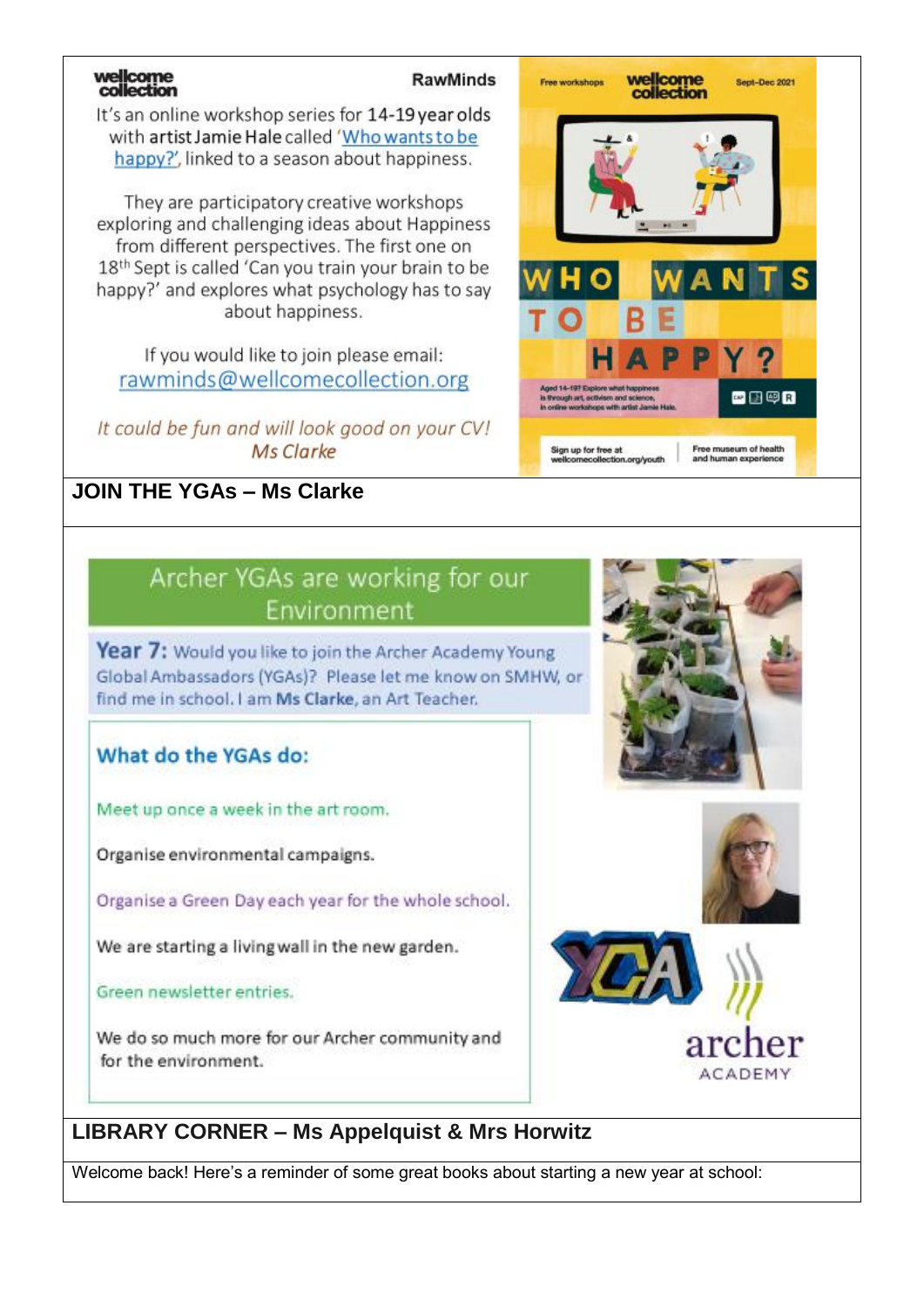

All available in the Lower School Library!

We are still operating a bubble policy in the Lower School Library; each year group can come at **breaks** and **lunch** on a different day:

**Year 7: Monday and Wednesday Year 8: Tuesday Year 9: Thursday** Keep checking in as this may change!

What have you read this summer? You can email a book review to [Ms Appelquist](mailto:mrsaappelquist@thearcheracademy.org.uk) in the Lower School, or [Ms Horwitz](mailto:Mrsrhorwitz@thearcheracademy.org.uk) in the Upper School, or hand in a paper copy. Stop by the library for a review template. Each review earns you ten merits!



**Year 8:** Check out the **Diseases** books featured in the **Lower School Library**—perfect to support you in your first thematics unit of the year!

**Neglected books:** This is the first instalment of a new feature, where we highlight a book in the library that may be older or simply overlooked. If you check it out and write a book review, you will *earn twice the merits!* This week's book:



The Phoenix Code In Egypt's Valley of the Kings, Ryan and Cleo have no idea what's in store as an ancient mystery is about to be revealed. Fans of Rick Riordan and Eoin Colfer will enjoy this thrilling mystery story which crackles with tension!

Looking ahead: You might think it's too early to think about the holidays, but you may want to get your holiday book gifts early, according to [this](https://www.theguardian.com/business/2021/sep/07/booksellers-warn-over-christmas-supplies-amid-uk-lorry-driver-shortager) article.

Have a great weekend, everyone, and *keep reading!*

**COMMUNITY NEWS**

**YOGOLOGY** – Local yoga studio offering teen yoga classes from 15th September on Wednesdays from  $5.15 - 6.15$ pm in term time.

For more information please visit the website:<http://www.yogalogy.co.uk/yoga-teenager.html>

# **HEAD OF YEAR UPDATES**

### **Year 11 - Mr McSherry**

Welcome back! I do hope you had a restful summer holiday.

Year 11 have returned to school in high spirits and have made an outstanding start!

Our welcome assembly focused on them working hard and aspiring for the best possible outcomes in the summer. I encouraged them to 'control the controllables' and maximise every opportunity by giving all their efforts.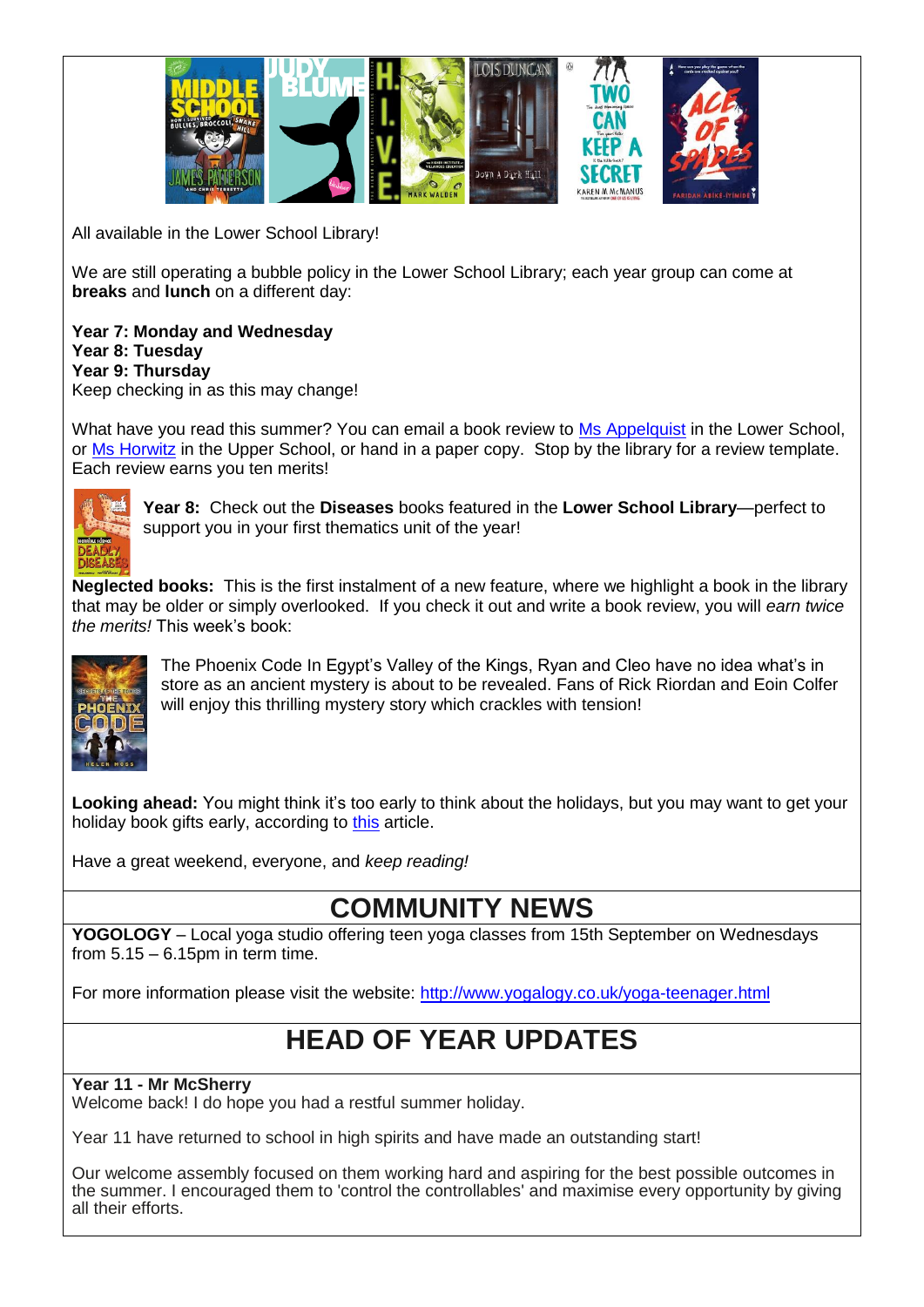I look forward to sharing lots of this message with you on Wednesday next week at the Year 11 Parent Meeting - a reminder this is online. I very much look forward to seeing you all virtually then. Stars of the Week Firas A - for taking full part and getting involved in a great French lesson. Anna S - For making an insightful contribution in SPPEC class **Year 10 - Miss Alcock** It has been lovely to welcome the year group back this academic year, the students look very smart in their new Upper School uniform. Both existing and new staff have commented on the great first impression that the students have made, as they start their GCSE journey. Students have really demonstrated that they are ready to take on the challenges of their new curriculum. I am particularly proud of how the year group have returned to school, and the support and care the students have given each other following our recent news. Next week the year group start their annual enrichment on Tuesday, I look forward to hearing what choices the students have made. **Stars of the Week** Susana - for her polite and cheerful attitude Nimrod H - for making a flying start to Year 10, after only recently joining the Year group **Year 9 - Mr Constantinou** It has been lovely to welcome Year 9 back as the senior students of lower school. I have impressed upon them this week how important it is for them to be role models in the school, they have not disappointed. A couple of reminders to ensure students are best placed to thrive this year. • uniform - please ensure students are wearing school shoes, have their hair tied up and are not wearing jewellery • lineup in the morning is at 8.25 - students should be here before this time

• punctuality and attendance to lessons is so important

If these become second nature to our students we can spend our time focusing on the important aspects of school - their academic achievements and wellbeing.

Wednesday afternoon was their first taste of their GCSE options choices, it was evident how excited they were and walking through the lessons there was a palpable sense of enjoyment emanating from them all. Some students will be needing to commute for these lessons, I want to highlight the importance of exceptional behaviour during the commute and will be sending out a letter reinforcing this message, please do support by mirroring this expectation at home.



Aaliyah M - for an excellent start to SPPEC, she impressed me greatly with her contributions Edward G - for engagement in science, both answering and asking great questions – Mr Wick was very impressed

### **Year 8 – Mr Wick**

Wow what a week it's been! I am so grateful to see the year 8 students back in action at Archer Academy. After completing the lateral flows on Tuesday, students had an assembly altogether *in person*! I am so happy to have had the opportunity to see them altogether after so long. We started our year looking at the vision of year 8; focussing on three main pillars to reach their targets by the end of their school career.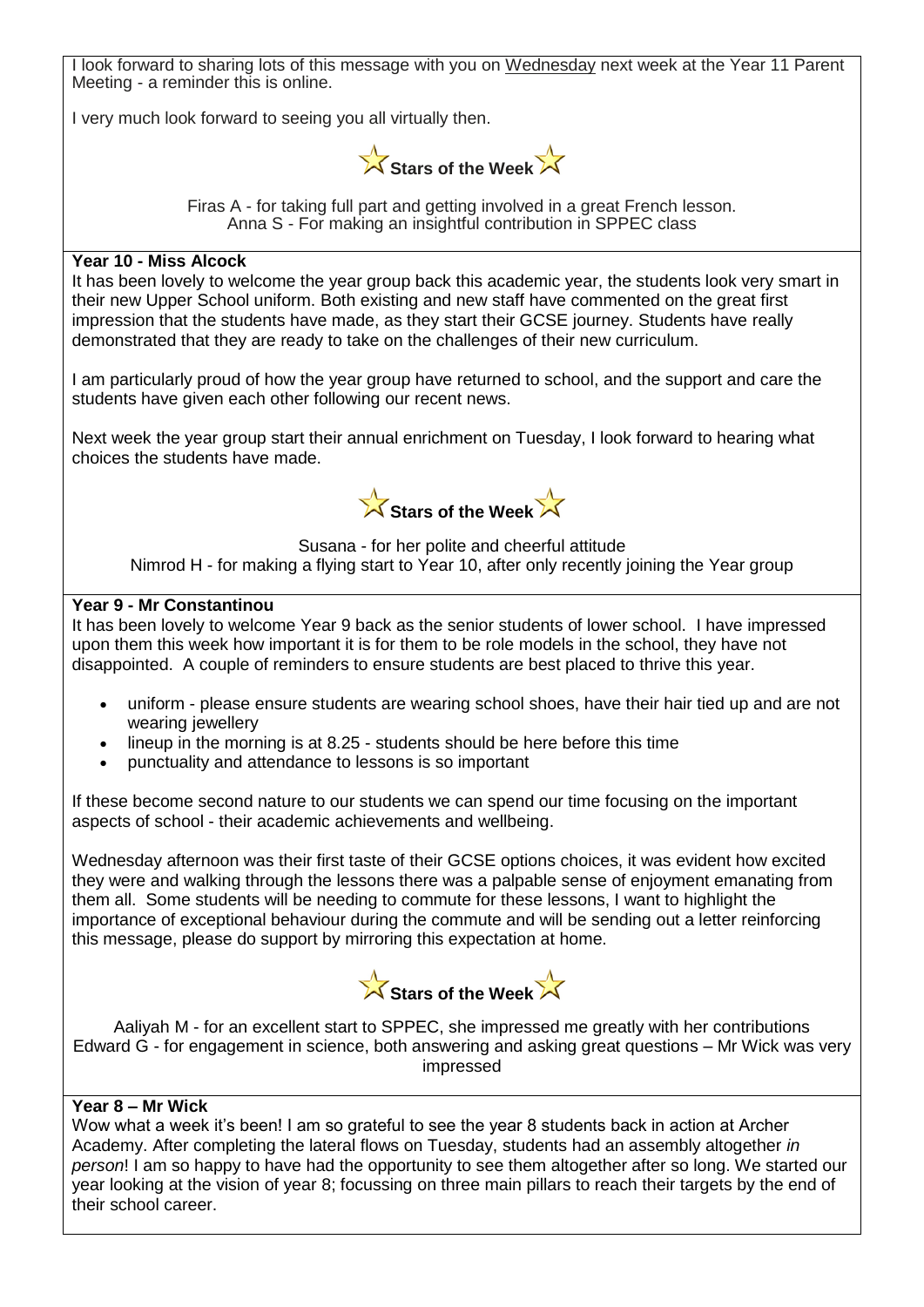The three pillars are:

1. The Archer Year 8 Collective – a pillar focussed on the brilliant year 8 cohort, and developing feelings of belonging and community amongst us all

2. Our mental, social, and physical wellbeing – a pillar focussed on developing skills of self-care to ensure students are feeling happy and healthy in and out of school.

3. Academic Curiosity – a pillar focussed on challenging thoughts of "what's the point?" with learning and education, allowing students to see and plan for their futures with clarity and enthusiasm

After assembly students had the privilege of two hours of tutor time with their esteemed tutor team; focussing on the basics of returning to school but also giving the chance to hang out with fellow form members.

Wednesday to Friday had students back on full timetable, where they were learning about myths and minotaurs in English, growing crystals in science, and revisiting the basics in maths. Students seem happy to be with us and of course we are happy to see them as well!

Here's to a brilliant year ahead.

For reference, please find below the tutor team emails to message if you need support in setting up for the new academic year:

8CSU – [mrcsun@thearcheracademy.org.uk](mailto:mrcsun@thearcheracademy.org.uk)

8CBA – [misscbailey@thearcheracademy.org.uk](mailto:misscbailey@thearcheracademy.org.uk)

8KCL – [mrkclark@thearcheracademy.org.uk](mailto:mrkclark@thearcheracademy.org.uk)

8SGU – [mssgunn@thearcheracademy.org.uk](mailto:mssgunn@thearcheracademy.org.uk)

8MKE – [msmkeen@thearcheracademy.org.uk](mailto:msmkeen@thearcheracademy.org.uk)

8JBA – [mrjbarrow@thearcheracademy.org.uk](mailto:mrjbarrow@thearcheracademy.org.uk)



Tariq A-R (8CBA) and Isabella F (8KCL) for their incredible start to the year, making new friends, and getting stuck into Archer life.

### **Year 7 – Ms Ogbaselase**

What a stellar start Year 7 have made! Be it PE; performing arts; science; or languages, they have truly thrown themselves into all aspects of Archer life. I have thoroughly enjoyed talking with students and learning more about their highlights. A few examples are:

- 'I've really enjoyed art and the challenge of drawing seashells with my eyes closed' Martha, 7SMU
- 'PE has been fun! I feel really proud of my long-distance run, which I didn't know I was actually good at.' – Lily, 7REV
- 'My highlight was geography. I earned my first postcard!' Clara, 7SMU

And, of course, some staff highlights:

- 'Their lunchtime etiquette and manners have been exemplary!' Mrs Gillham
- 'They look incredibly smart and are wearing their uniform with such pride.' Ms Henry

There is so much to feel proud of and I look forward to building on our excellent start as the term progresses.

Next week sees the start of homework in core subjects which, following October half term, will be set routinely in all lessons. A few tips to support in establishing a healthy routine might include:

1. Completing tasks as and when they are set as opposed to the evening before their due date